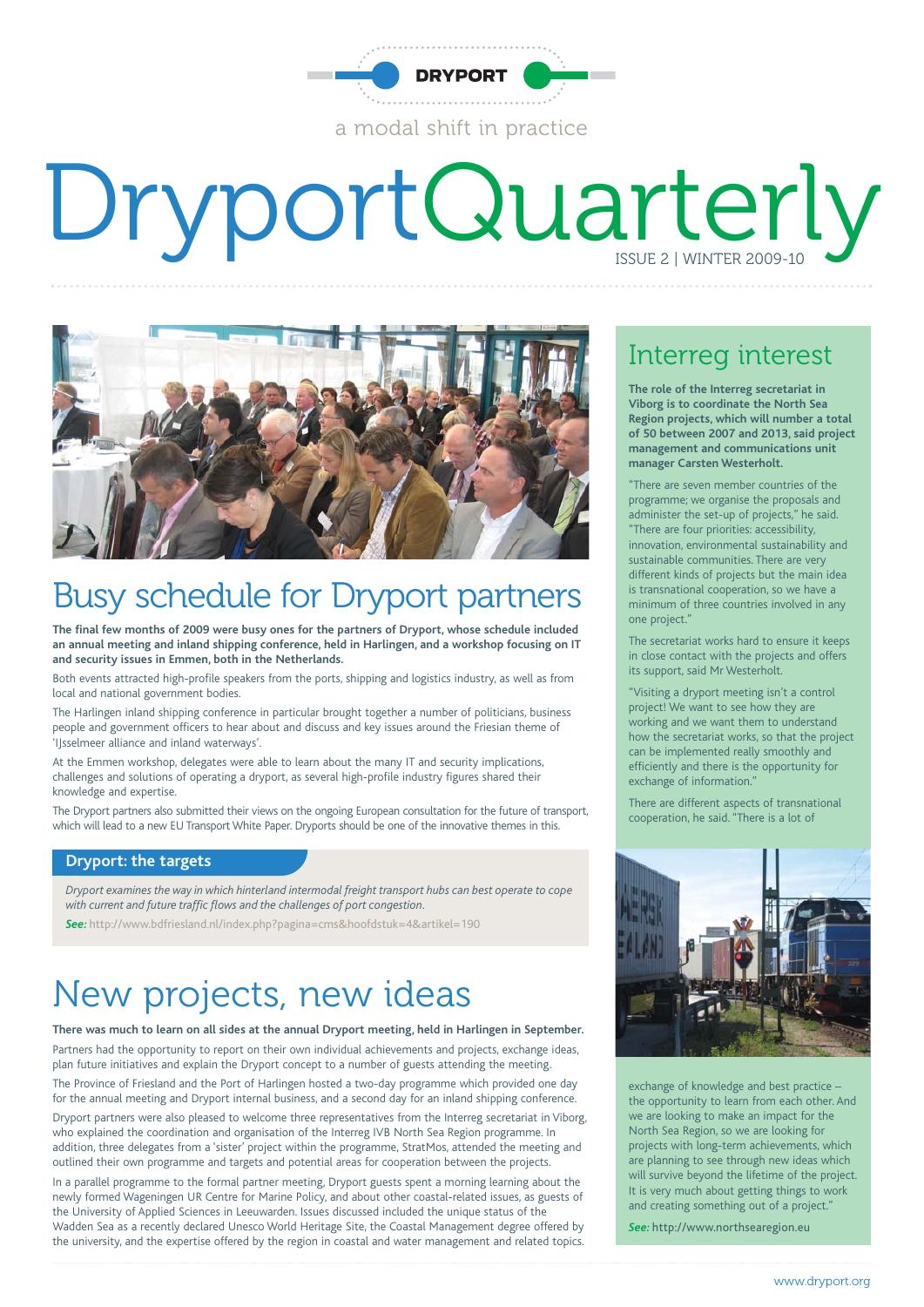## Looking to the hinterland

**Sea ports are increasingly looking to their hinterland for adding value and providing additional facilities, Dryport communications manager Richard Morton told delegates at the Harlingen inland shipping conference.**

"Major ports are looking at the concept of dryport terminals – more and more sea ports are looking at their hinterland and how they can get better access to that hinterland," he said. "One of the biggest problems sea ports face is the space issue; even though we have seen a downturn in the past year, there is a belief that this will come back up.

"Ports have to look at new, innovative ways of moving goods and improving the throughput of cargo – and we believe a dryport is one of the key ways they will do it."

Some large ports are known to be purchasing land 30-40 kilometres inland in order to relieve congestion at the port and, by using waterways or rail, to relieve road congestion too, said Mr Morton, who is also project director for the Haven Gateway in the UK, one of the Dryport partners.

"Ten years ago, nobody was thinking like that.The sea port wanted as much of the business as possible itself; but now the sea port is much more multifaceted and looking for delivery of goods via local networks."

Dryports can help to improve the efficiency of the supply chain, and this idea would attract increasing interest, he said. However, the environmental aspects are also increasingly critical. "I believe that in years to come, freight costs will be aligned to carbon emissions costs and coastal shipping will also become more important."

There is a bit of an academic debate about the definition of a dryport, he added:"But if you are in business, you are not too worried about the exact definition.You are more worried about the practicalities and detail of how you move cargo from A to B with an economic and environmentally friendly result."

#### Integrated network

Sea ports and dryports need to work more closely together – not just as a corridor but in an integrated network, said Jan Egbertsen, in charge of strategic development at the Port of Amsterdam: "We should work towards national and regional solutions."

Road traffic has been exploding, and with Amsterdam expected to handle 125 million tonnes by 2020, it is essential that sustainable intermodal solutions are developed, said Mr Egbertsen. "If we don't do more on inland water, shortsea or rail, we will have an even bigger problem than we have today.We should develop an intermodal hub and spoke system."

He highlighted proposals to develop a barge shuttle system around and across the IIsselmeer, which would connect industrial sites to sea ports by water.

#### Hidden capacity

Kees de Vries, director of BVB, the Inland Shipping Information Agency, discussed the 'hidden capacity' of canals and the Rhine, the wide range of goods carried by barge at present, and the cost and environmental benefits of using inland waterways. "There is only one point – that we are 'slow'. But we are reliable and we can sail just on time," he said.

#### Waste-to-energy

The final speaker was John Vernooij, director of waste collection, processing and logistics group Omrin, which has plans for a 230,000 tonnes/year waste-toenergy plant in Harlingen. This will generate 100 MW of energy, reduce carbon dioxide emissions by 140,000 tonnes, and provide energy direct to Frisia Zout in Harlingen – eliminating the salt mine's present requirement for 75 million cubic metres of natural gas a year while still having heat to spare, probably to be supplied to local glasshouses.

"Dryport for us is a very interesting concept," he said. "We are working in an area of 1.7 million residents, collecting 1.2 million tonnes of waste a year. We think every day about ways to optimise our logistics."

**More info at www.dryport.org**

### 'Northern gateway' ambitions of Harlingen



**Harlingen, once the third biggest port in the Netherlands, has major ambitions for the future.**

With investments planned that will expand the port both inland and out to sea, Harlingen could become the 'northern gateway' to the Netherlands and expand its role as a hub for the ports of Amsterdam and Rotterdam, said the mayor of Harlingen, Paul Scheffer.

As partners in the Dryport project, the Port of Harlingen and the Province of Friesland are considering more of a 'wet dry port' concept connecting gateway ports by inland water.

At present, Harlingen handles 1 million tonnes of cargo by sea, 1.5 million tonnes by inland waterway and a total of 14,000 teu a year. It has set itself a target of 2 million tonnes by sea, 3 million tonnes by inland waterway and 50,000 teu by 2015 – and plans to invest €500m between now and 2012.

The Dutch government has signed an agreement for the deepening of the lock access between Harlingen and lake IJsselmeer; this €2m project will enable Harlingen to attract more containers on larger barges and feeder vessels from the major ports in the south, said Mr Scheffer.

"Fifty to sixty per cent of employment in Harlingen is still port and maritime-related," he said. "We are the sole port along the Wadden Sea. We should try to be the logistics centre for the Wadden shore side.

"We are looking at new opportunities, and a dryport is one of them."

Mr Scheffer said the aim would be a "smart and sustainable harbour", with increasing reliance on green energy and waste-to-energy, and new traffic streams into the Baltic and Scandinavia. Recently, a container service to Ventspils (Latvia) has been launched by Harlingen North Connect Lines (HNCL). The Wadden Sea was designated a World Heritage Site in 2009, something that could be seen as a blessing or a burden, he added. "It is pleasing in marketing terms because it helps us to be well known around the world. But also it may create obstacles for dredging programmes, etc. But we will take the good part and make a blessing out of it!"

Harlingen has to be prepared for climate change and possible rising sea levels, he added, but this too could be turned to advantage, as the region has developed into a centre of excellence and expertise in coastal and sea management, and in 'blue energy', making use of the convergence of salt and fresh water. Also, the climate change debate is focusing attention on sustainable transport, and dryports could play a clear role in this.

"There is not a company in the world that doesn't have in its promotional material the fact that it is sustainable. But sustainability is not only promoting and marketing; it is something you can really do."

"Modal shift and accessibility are key factors," he said. "A number of local companies take their products all the way to Amsterdam or Rotterdam by road – and yet how close they are via Harlingen."

There are plans to create a regular inland container service via the IJsselmeer in 2011 and Harlingen also benefited from being just 20 kilometres from the Leeuwarden rail container terminal, he added.

The port will also benefit from a  $\in$  140 million project to build a four-lane road tunnel through the town, which will open up new development areas and improve access to the harbour. Within the extension plans for the harbour is a new quay to be built for the offshore wind farm sector.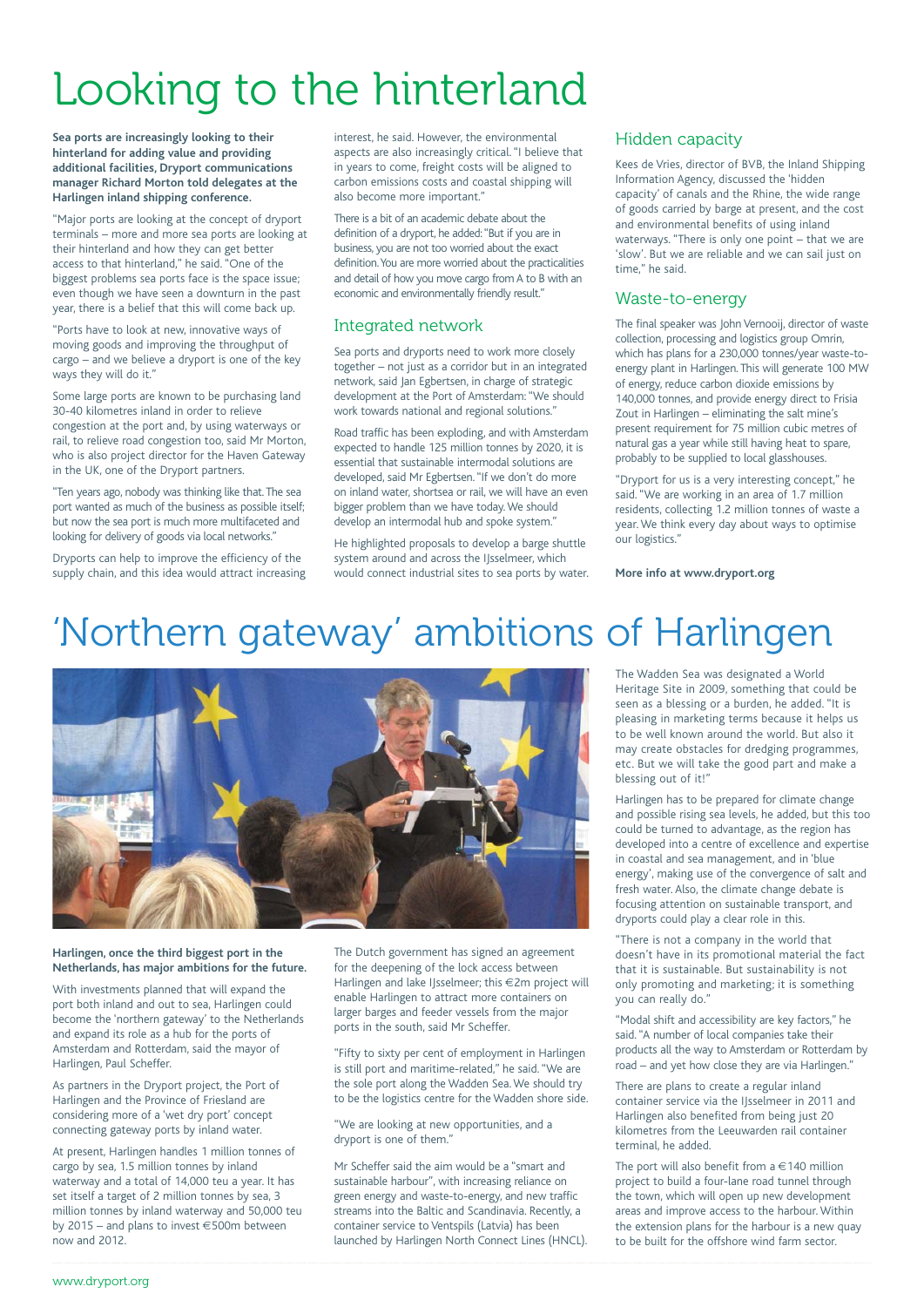### **StratMos**

**Sixty per cent of respondents to a StratMos survey of shippers and logistics operators said they would use a dryport, said StratMos project manager Olav Hauge.**

logistics supply chain efficiency," he said. Mr Hauge outlined ideas for cooperation between Hauge outlined ideas for cooperation bet<br>Dryport and StratMos partners, including

common workshops or conferences to exchange knowledge and results, and joint working meetings between work packages considering similar issues. StratMos, which has a total budget of €5.6 million, has partners around the North Sea and links into Russia. Its vision is "efficient, safe and sustainable transportation connecting coast areas and enhancing regional development for the North Sea Region, also extending to the Barents region",

### IT and security workshop

**An IT and security workshop hosted by Dryport partners Emmen and Coevorden attracted a series of high-profile and prestigious speakers and generated some enthusiastic and well-informed discussion.**

The first day of the workshop was hosted by Stenden University, which offers a specialist degree in international logistics management; about 30 students attended that day's sessions. The second day of the workshop took place at the Eden Hotel in Emmen.

Among the speakers was Alan Long, general manager of Felixstowe-based Maritime Cargo Processing (MCP), who explained the way that Destin8, MCP's newly updated port community system, enables communication between the port, its customers and the statutory authorities.

Mr Long described how MCP is working with the Haven Gateway in a project to identify the right location for a dryport in its area. A key part of this is an Origin and Destination Study, into which MCP could feed information about traffic flows.

Paul Swaak, of the Rotterdam and Amsterdam port community system Portbase, was another speaker. He told delegates that reducing a supply chain's carbon footprint and reducing congestion does not have to be about modal shift. "It can also be done by clever logistics – for example, driving at night, or connecting with a dryport," he said.

Inland ports and dryports are an essential part of the Portbase network, he said. "Our role in the future will include further collaboration/linking with important hinterland hubs."

Portbase is focusing strongly on further development of its B2B services and increasingly on hinterland operations, including barge, road and rail planning, said Mr Swaak.

#### Regional hub ambitions

The Emmen workshop was opened by Councillor Rob Bats, deputy governor of the Province of Drenthe, who described how the municipalities of Emmen and Coevorden are determined to exploit their economic opportunities and labour market by working together to develop the region as an intermodal transport hub.

The ambition is to serve as a logistics centre for international container and freight handling  $-$  a sector that is growing in both cities, he said.

"This ambition results from our strategic position; excellent cross-border accessibility through road and rail connecting the region to the sea ports of Rotterdam and Amsterdam, as well as to the sea ports of northern Germany in Wilhelmshaven, Hamburg and Bremen," said Councillor Bats.

"Developing the function of the region as a logistics centre by establishing a dryport fits perfectly within our strategic policy of promoting modal shift and economic growth by promoting sustainable international freight transport.

"However, establishing a dryport in this region may also support the goals of the Dutch government for improving the competitiveness of the Amsterdam and Rotterdam sea ports by setting up a national transportation and logistics network linking them with strategically located inland terminals.

Emmen and Coevorden are strategically located on the international transport corridor linking the urban concentration in the western part of the Netherlands with North East Europe, on the border with Germany. Coevorden incorporates the Europark cross-border industrial site, with the Euroterminal accessible by road, rail and water.

#### Dryport opportunities

Many shippers are not aware what services are available and continue to use straight road transport because they have always done so, said another speaker at Emmen, Johan Gille, of Ecorys Research & Consulting.

Ecorys carried out a study into the potential for a dryport in the Emmen area and among the key recommendations for developing such a plan were: promotion; establishing a commitment from shippers; and developing a relationship with other dryports and sea ports.

Cargo volumes have dropped as a result of the economic crisis but, in the long run, the problems sea ports previously experienced in terms of capacity and space will return and increase in the future, said Mr Gille.

He described a dryport as a port situated in the hinterland, with the same facilities as in a sea port, and multimodally connected to a seaport, and providing intermodal transport and handling of goods, information handling, information exchange between transport chain partners, load unit handling, customs clearance and logistics services.

explained Mr Hauge. The role that dryports can play is a clear issue in this context and will be workshops, he added.

He highlighted issues such as: tailored services (labelling, packaging, sorting, storing); different types of cargo; dangerous cargo; and the activities of third party logistics (3PL) and fourth party logistics (4PL) operators.

### Integrity project

Dr Albert Veenstra, of Erasmus University Rotterdam, told delegates at Emmen about the Shared Intermodal Container Information System (SICIS) developed by the EU Integrity project. SICIS aims to increase visibility in the supply chain – for both security and efficiency reasons – by collecting data throughout its journey, from factory to end destination.

Hinterland logistics planning is often hampered by a lack of pre-arrival information and oncarriage insight, with the chain involving a high number of parties – cargo owner, freight forwarder, road and barge operators and terminal operators, said Dr Veenstra. The benefits of this type of detailed tracking were many, quite apart from improved security.

Information would be available to transport and hinterland destinations; terminal operators could make use of predicted dwell times in their own storage planning; and administrative errors could be reduced thanks to less re-keying. Higher information quality would help with stock planning and reduction, and above all would reduce unnecessary customs inspections.

Other speakers at Emmen included Berry Hanssen, of DSV Solutions Nederland BV (Customs), who discussed the implications of global security and the International Ship and Port Facility Security (ISPS) Code on dryport and the role customs play in the logistics chain.

Under the International Ship and Port Facility Security (ISPS) Code, ships should be safe and sea ports should be safe, he said. But where did that leave dryports? "If goods are to travel from the ship directly into the dryport, you have to take care of customs and security," he said.

"We still have hijacking of containers and we still have goods being put into containers that don't belong there; and we still see people climbing out of containers that were properly sealed by customers at the outset of their journey."

Operating within the territory of an Authorised Economic Operator, a dryport would have to meet stringent safety and customs handling requirements, said Mr Hanssen.

The only way that it is possible to keep containerised cargo safe from one point to another is by using a proper seal, he said. Yet even here there could be problems – he mentioned a recent case of an inside job where the container was sealed and GPS tracked, yet 25% of the contents were missing on arrival. The seal had been broken and stuck together with glue.